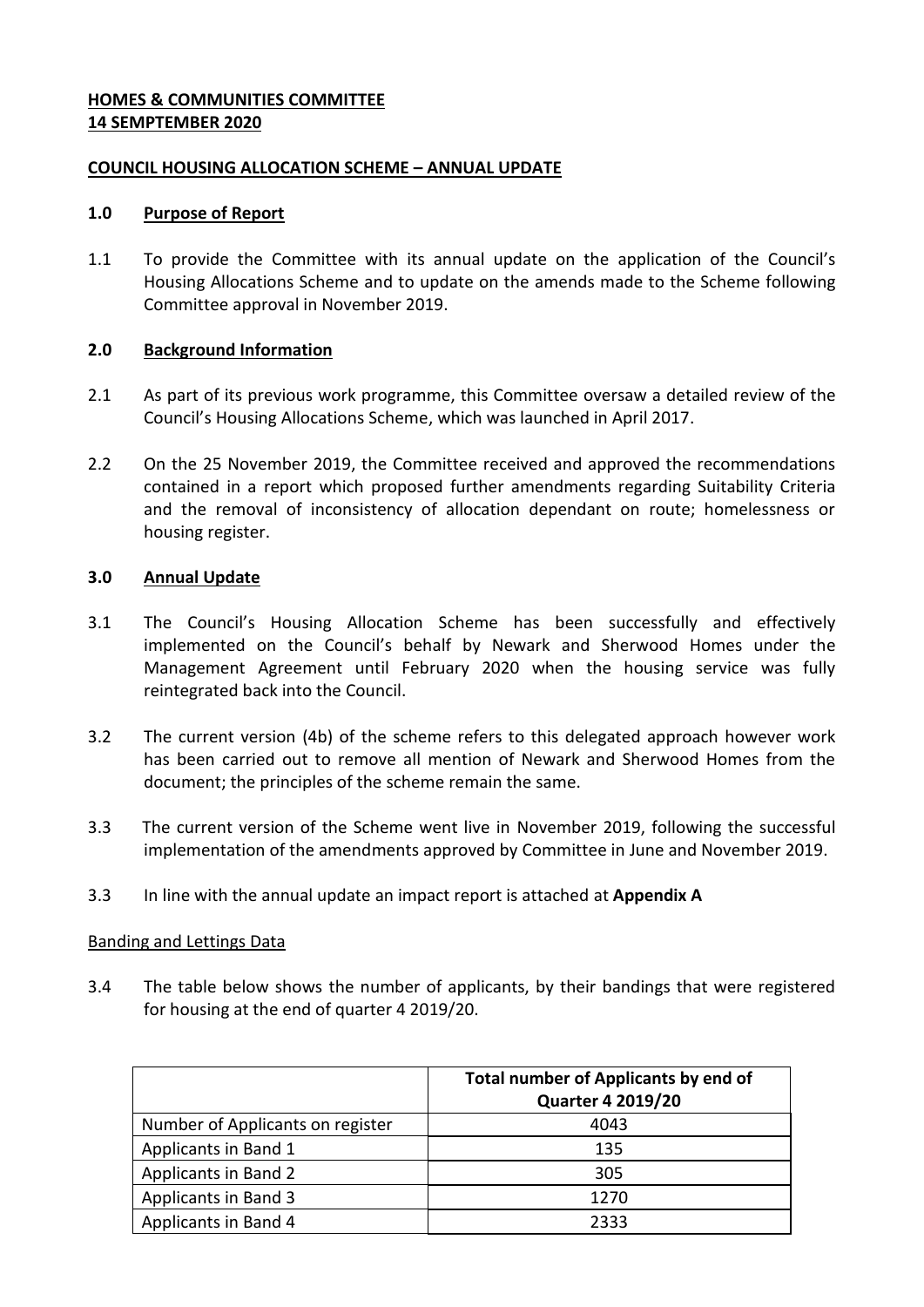3.5 In addition to the number of applicants on the housing register below are details of the number of allocations made throughout 2019/20.

|                       | <b>Total number of</b><br>Lettings for 2019/20 |
|-----------------------|------------------------------------------------|
| <b>Total Lettings</b> | 434                                            |
| Lettings to Band 1    | 53                                             |
| Lettings to Band 2    | 189                                            |
| Lettings to Band 3    | 110                                            |
| Lettings to Band 4    | 25                                             |

- 3.6 100% of all lettings made in 2019/20 had a local connection to the District which is consistent with that of previous years.
- 3.7 The overarching feedback from this assessment is that the majority of the changes are creating positive improvement and are achieving their desired outcomes. There are some amendments to the scheme, such as the Right to Move Regulations and Fostering/Adoption where the impact and outcomes cannot be measured at this time as there have not been applicants who fulfil these criteria. Both of these are legal requirements and therefore will remain within the policy and ongoing monitoring of the Scheme will continue.
- 3.8 To provide assurance to Members, and in accordance with the Scheme, there remains in place an Project Group that meets quarterly to regularly review the Allocations Scheme to ensure its requirements are being implemented and that it continues to meet relevant legislation and any new duties placed upon the Council.

### Registration and Bidding Online

3.9 Since 4 April 2019, those looking for a new home have been able to complete an application to join the housing register, view available properties and register interest in a property online via the customer portal 'MyAccount'. 67% of applications received 2019/20 have been on-line.

### 3.10 Recap – Minor Amends

- 3.11 The Project Group identified an augmentation to the Suitability Criteria which required improved clarity be given to applicants who had contact with their children but whom did not live with them; access for shared parenting. Policy now states very clearly that we will not provide a second bedroom for children, with the caveat that exceptional circumstances would be reviewed on an individual basis. Further explanation was added to the Policy which reflected that used by HMRC dependency rules.
- 3.12 The Project Group also added further clarity to the Suitability Criteria for applicants who are pregnant with regard to the number of bedrooms they are eligible for.
- 3.13 A new additional category was added to assist larger families due to limited stock and turnover.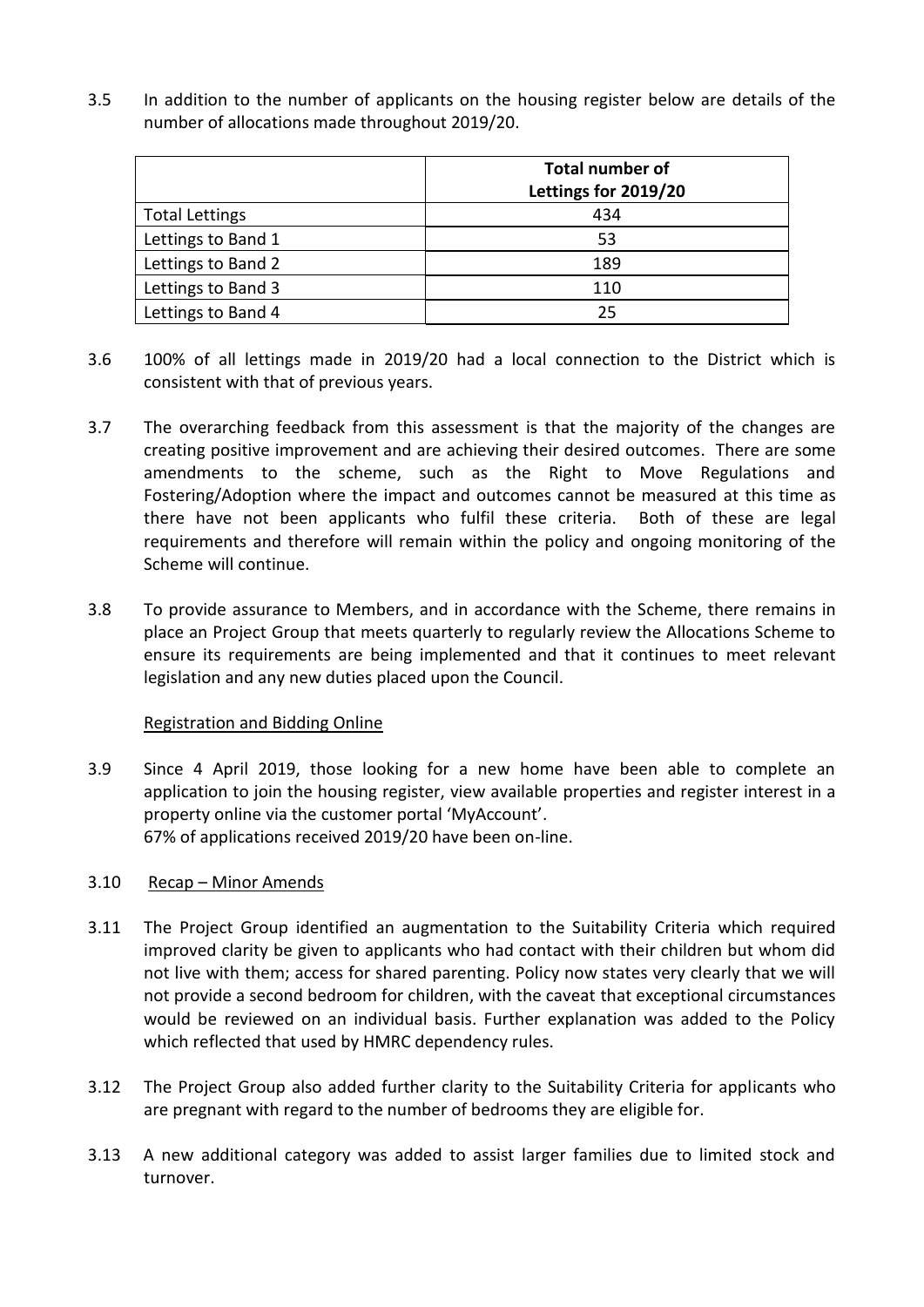## **4.0 Equalities Implications**

4.1 No equalities implications have been identified from the Equalities Impact Assessment carried out which takes into account the specific needs of persons with protected characteristics to ensure the Council's responsibilities under the Equalities Act 2010 have been fully considered and met.

# **5.0 Financial Implications**

5.1 Any associated costs with these proposals they will be contained within the Council's allocated revenue budgets.

## **6.0 Community Plan – Alignment to Objectives**

- 6.1 The Allocations Scheme supports the following objective:
	- i. Improve the health and wellbeing of local residents, with a particular focus on narrowing the gap in healthy life expectancy and other health outcomes
	- ii. Reduce levels of deprivation in target areas and remove barriers to social mobility across the district

### **7.0 Comments of Director(s)**

This report outlines the impact of our Allocations Policy against the applicants on our housing register, giving transparency to allocations and has updated to reflect housing coming back into the Council as well as clarity around bedroom eligibility and pregnancy.

### **8.0 RECOMMENDATION(S)**

- **(a) that Members note the contents of this report which provides an annual update on the Council's Housing Allocations Scheme**
- **(b) that delegated authority be given to the Director of Housing, Health and Wellbeing to approve any further minor amends required that do not require formal consultation, to ensure the Scheme continues to adhere to statutory requirements.**

### **Reason for Recommendation(s)**

**To ensure the Council has a fit for purpose Housing Allocations Scheme which is a statutory requirement under the Housing Act 1996.**

### **Background Papers**

Nil

For further information on the content of this report please contact Julie Davidson, Tenancy & Estates Manager on ext. 5542